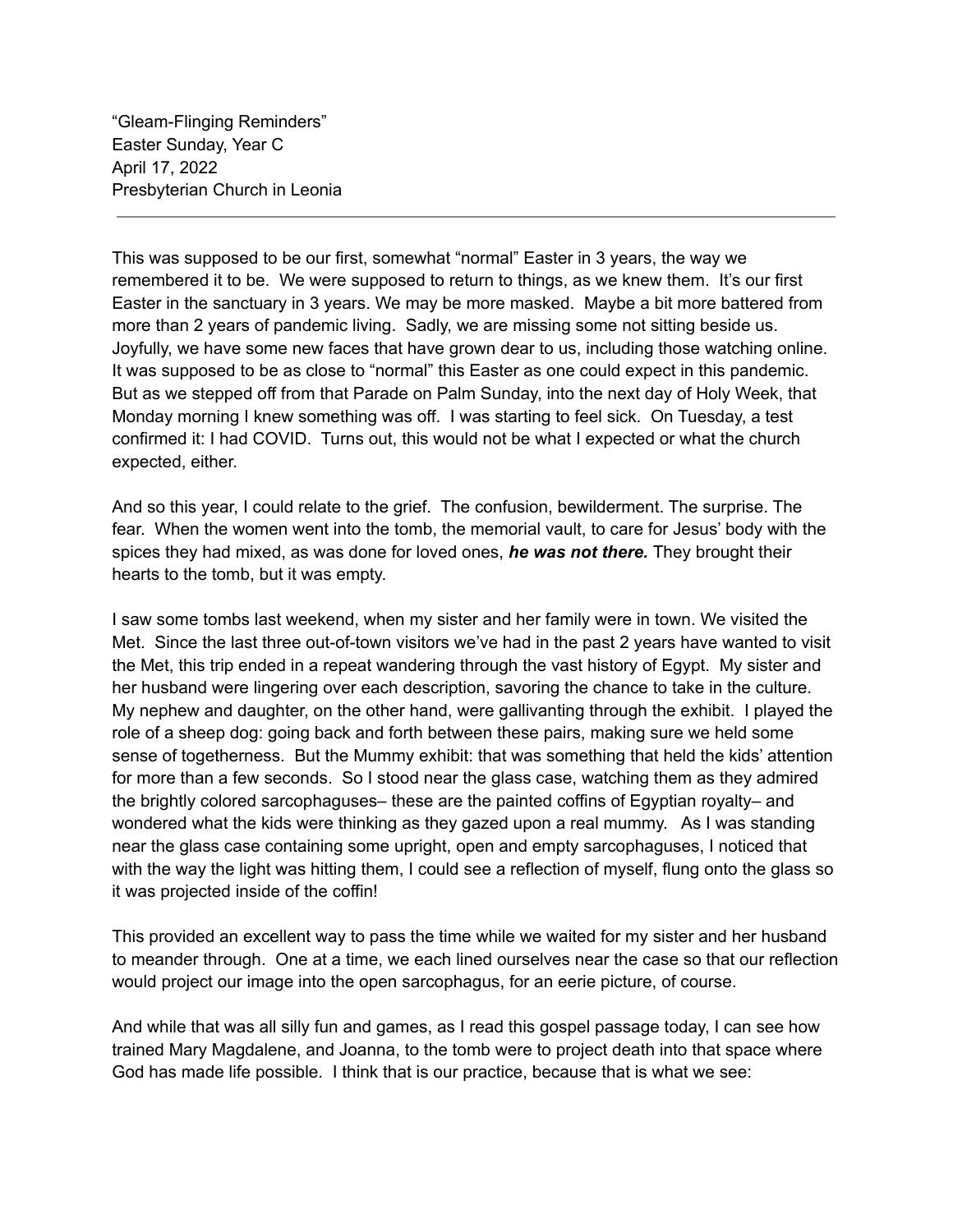We see the city of Mariupol in Ukraine literally destroyed into ruins last week. In that week between when Jesus paraded into Jerusalem, welcomed with palm branches, to today– just seven days– we have witnessed mass shootings in Sacramento, where 6 were killed and 12 injured; a Brooklyn subway, where 23 were injured and a whole city was struck with terror, and just yesterday a mass shooting happened in a South Carolina mall. These are just the ones that were big news, but the sad truth is that mass shootings happen everyday, and we have come to count on this culture of death each time we accept it; we have even looked for its image upon us, rather than catch and share the gleam-flinging culture of *life* and insist on a better way.

But in those three days, between Friday and Easter, I can imagine that Jesus walked the platform of the Brooklyn subway. I can imagine Jesus crowded in a van with fearful children in a car marked "CHILDREN" trying to escape the violence in Mariupol, or with the elderly still there, too frail to flee. He is at work in those places, resisting the evils of domination and violence, and finding places where– by the power of the Spirit– he can call forth resurrection.

As for the women who visited the tomb, it was not until the two men iengage them. Now here the bible translates the men as wearing "shining fabrics," but I like the original Greek translation, which says, "Gleam-flinging." Now that alone makes a statement, I'll say. They call the women to **remember:** *"*be you reminded how he spoke to you in Galilee, when he said he would be delivered into the hands of sinful men; he would be crucified; and on the third day he would rise again."

The next verse: "And they remembered his words." Here, it's as if they awoke from their slumber and came to their senses, to receive the resurrection news with the joy and wonder– and perhaps, still, confusion– it merits. From the Salt lectionary commentary: "The Greek term for 'remember' here — mimnesko — means more than just mere recollection; it means something more like 'to bring past actions to bear on the present, with new power and insight.' The same underlying word appears in Mary's Magnificat with reference to God helping Israel 'in remembrance of God's mercy,' and also in the crucified thief's plea, 'Jesus, remember me' (Luke 1:54; [23:42\)](https://www.biblegateway.com/passage/?search=Luke+1%3A54%3B+23%3A42&version=NRSV). It's a tangible, consequential kind of recalling, a form of remembering that is at the same time a form of action — and for the women at the tomb, it carries the force of an epiphany and a commission: 'Then they remembered his words, and returning from the tomb, they told all this to the eleven and to all the rest.'" 1

There is something about that *memory* of Christ that allows for the faith in new life to be possible. That is why we join Christians around the world, especially on high holy days like Easter, in sharing in the sacrament of Communion. This is a *gleam-flinging* meal that shines upon us the memory of abundant life, of Jesus' life himself.

Memory is so powerful. As I was quarantining last week, my favorite way of passing my alone hours was watching the Korean show *Pachinko*, a series on Apple TV that is based on the novel

<sup>1</sup> Dawn: SALT'S Lectionary Commentary for Easter Sunday. April 11, 2022 <https://www.saltproject.org/progressive-christian-blog/2019/4/16/dawn-salts-lectionary-commentary-for-easter-sunday>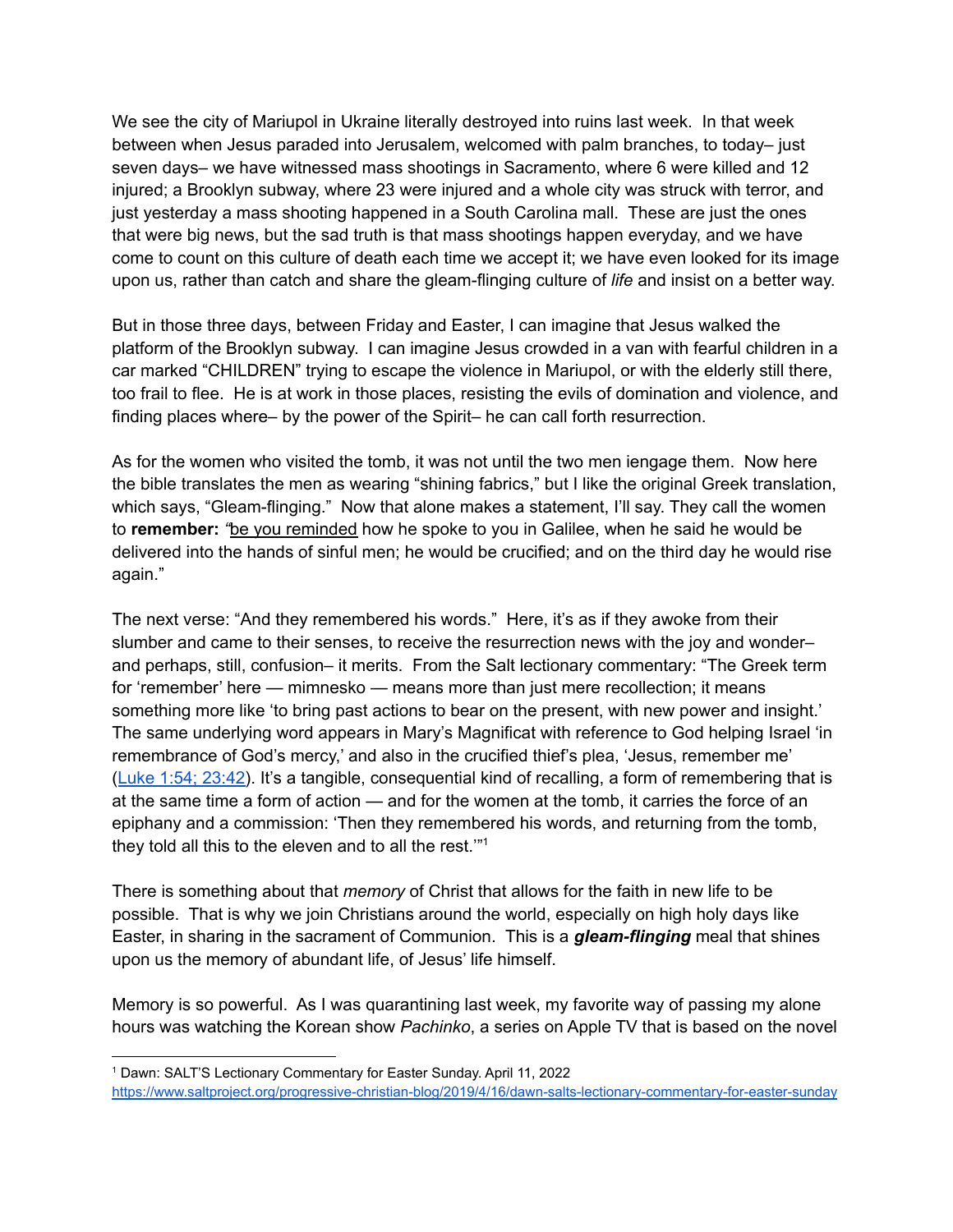of the same name, written by Min Jin Lee. The story centers around multiple generations of a Korean family, first in Korea, and later living in Japan, and a short bit in the United States. The subtitles in the show are color-coded depending on which language they are speaking, as the characters slip seamlessly between Korean, Japanese, and English.

When the main character, Sunja, prepares to marry and leave her mother in their impoverished life in Korea, to a different kind of harshness and poverty of Koreans living in Japan, her mother wants to send her with a gift. So she heads to the grain merchant in the market, and asks for rice. He tells her he couldn't possibly sell her rice, but he has some nice barley for her. She insists on the rice. Again, he tells her he cannot sell the rice; he must sell it to the Japanese. But, he offers her some millet instead, his finest. Finally, she *begs* him for the rice, telling him that her daughter is marrying and she cannot afford a dowry; this rice is one thing she can give that will remind her of her home. She leaves with the rice.

We can then see her rinsing the rice, saving its valuable starched water, steaming it, fluffing it. When her daughter Sunja sits with her new husband for their last supper before leaving Korea, she opens the covered dish before her and is overcome to see such a valuable gift her mother has given her. Tears drop onto her chopsticks as she moves the sticky, white grains to her mouth.

Throughout the show, each time Sunja eats rice, there is a gleam-flinging remembrance of the power of that last supper her mother provided, and it grants her survival; it grants her transformation; and it grants her a way back to the ones who loved her so long ago.

This Easter, let's ask ourselves to take notice, and remember, the gleam-flinging signs of resurrection that are all around us, and how very much a part of us God has caused them to be. Let's allow that good news to change us. I don't say this as a simplistic power of positive thinking message. I am saying this with the *life-saving* urgency that God is calling forth something more for you, for me, and for this world we share. I do not know what the trappings of death have done to you, but I know our country is literally sick from them; we rolled the stone closed long ago, and never expected it to budge again.

But what is this gleam-flinging? Kelly Brown Douglass, in her book *Resurrection Hope: A Future Where Black Lives Matter* points us back to memory. "Jesus is calling his disciples to bring a memory of him into their present. Furthermore, this is to be an incarnate memory. For, as he lifts up wine and bread, he says, 'This is my body…. This is my blood which is given to you….Do this in remembrance of me.'" Through this act," Douglas says, "Jesus is symbolically connecting his incarnate reality to the call to remember. He is asking the disciples to re-embody him... Simply put, Jesus's call is a charge to his disciples to embody in their present their memory of him. Such a remembering would reflect a movement from crucifying realities toward God's promised future."

I know that's a lot to digest from an academic theologian, but let me repeat the essence of it for you: Jesus is asking us through memory to re-establish his body here and now– that is, to